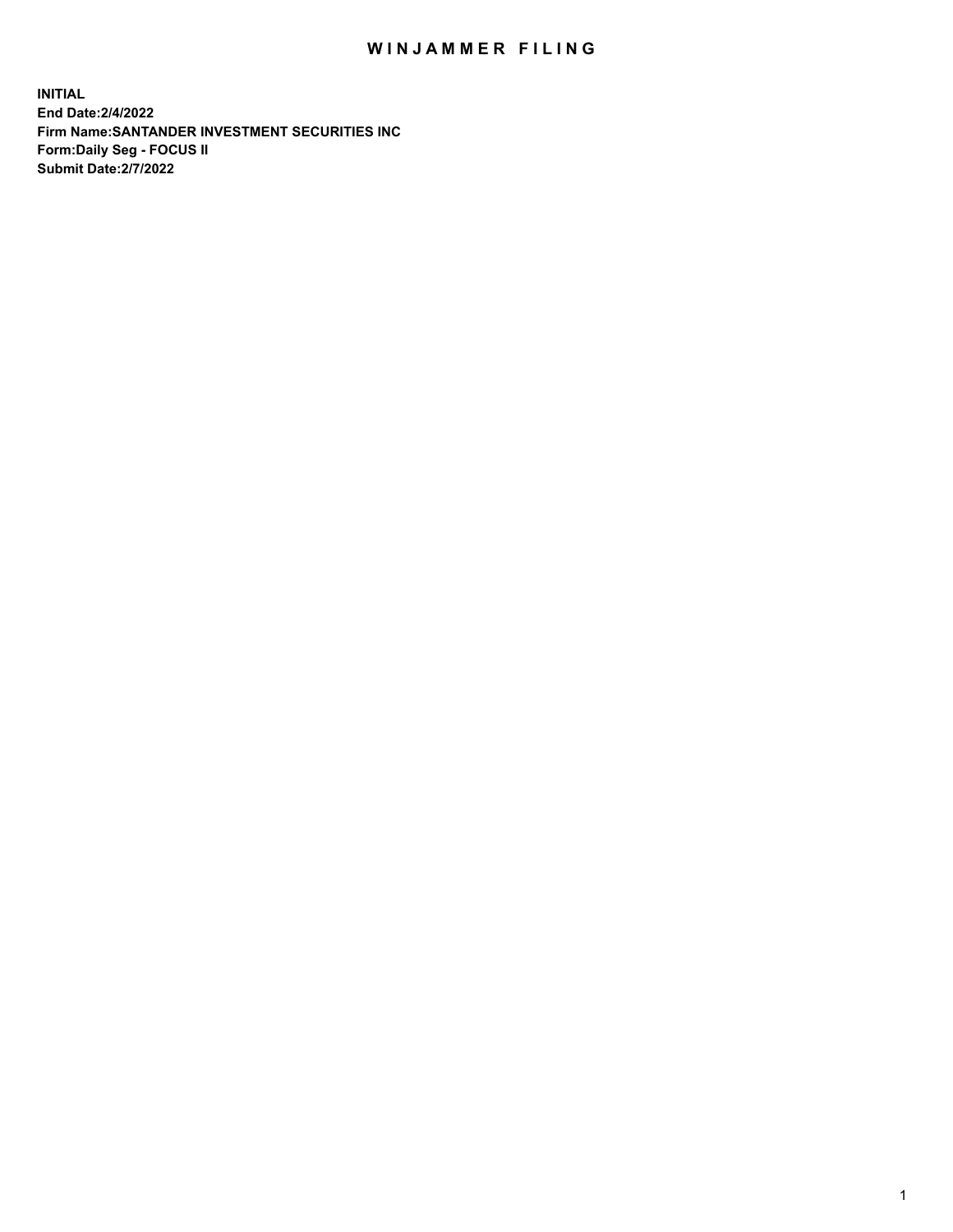**INITIAL End Date:2/4/2022 Firm Name:SANTANDER INVESTMENT SECURITIES INC Form:Daily Seg - FOCUS II Submit Date:2/7/2022**

## **Daily Segregation - Cover Page**

| <b>SANTANDER INVESTMENT</b> |
|-----------------------------|
| <b>SECURITIES INC</b>       |
| <b>Richard Ro</b>           |
|                             |

| Contact Phone Number  | (212) 350-3662          |
|-----------------------|-------------------------|
| Contact Email Address | richard.ro@santander.us |

| FCM's Customer Segregated Funds Residual Interest Target (choose one):<br>a. Minimum dollar amount: ; or<br>b. Minimum percentage of customer segregated funds required:%; or<br>c. Dollar amount range between: and; or<br>d. Percentage range of customer segregated funds required between: % and %.                        | 70,000,000<br>$\overline{\mathbf{0}}$<br>0 <sub>0</sub><br>0 <sub>0</sub>  |
|--------------------------------------------------------------------------------------------------------------------------------------------------------------------------------------------------------------------------------------------------------------------------------------------------------------------------------|----------------------------------------------------------------------------|
| FCM's Customer Secured Amount Funds Residual Interest Target (choose one):<br>a. Minimum dollar amount: ; or<br>b. Minimum percentage of customer secured funds required:%; or<br>c. Dollar amount range between: and; or<br>d. Percentage range of customer secured funds required between: % and %.                          | <u>0</u><br>$\underline{\mathbf{0}}$<br>0 <sub>0</sub><br>0 <sub>0</sub>   |
| FCM's Cleared Swaps Customer Collateral Residual Interest Target (choose one):<br>a. Minimum dollar amount: ; or<br>b. Minimum percentage of cleared swaps customer collateral required:% ; or<br>c. Dollar amount range between: and; or<br>d. Percentage range of cleared swaps customer collateral required between:% and%. | $\overline{\mathbf{0}}$<br>$\overline{\mathbf{0}}$<br>0 <sub>0</sub><br>00 |

Attach supporting documents CH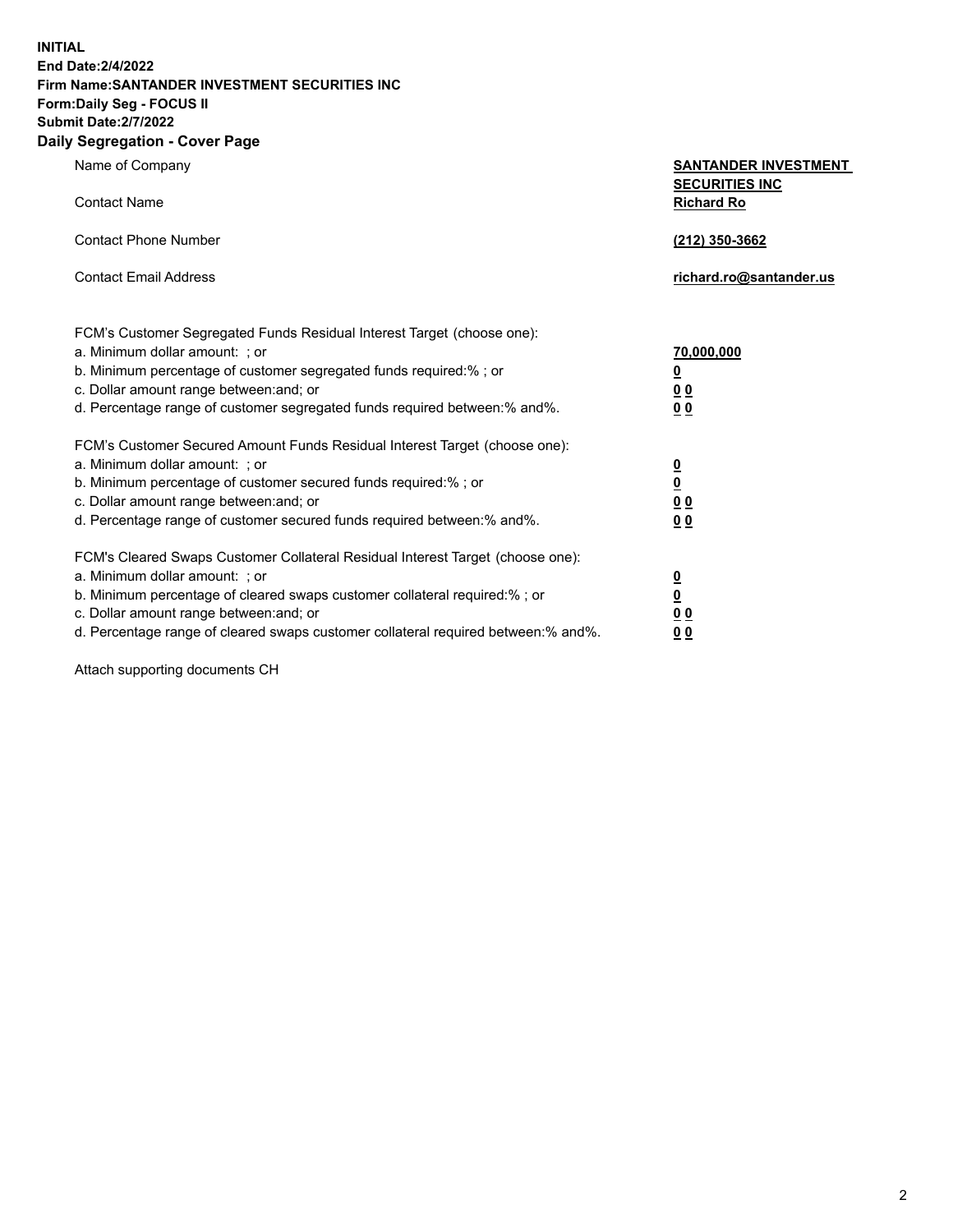## **INITIAL End Date:2/4/2022 Firm Name:SANTANDER INVESTMENT SECURITIES INC Form:Daily Seg - FOCUS II Submit Date:2/7/2022 Daily Segregation - Secured Amounts** Foreign Futures and Foreign Options Secured Amounts Amount required to be set aside pursuant to law, rule or regulation of a foreign government or a rule of a self-regulatory organization authorized thereunder **0** [7305] 1. Net ledger balance - Foreign Futures and Foreign Option Trading - All Customers A. Cash **0** [7315] B. Securities (at market) **0** [7317] 2. Net unrealized profit (loss) in open futures contracts traded on a foreign board of trade **0** [7325] 3. Exchange traded options a. Market value of open option contracts purchased on a foreign board of trade **0** [7335] b. Market value of open contracts granted (sold) on a foreign board of trade **0** [7337] 4. Net equity (deficit) (add lines 1. 2. and 3.) **0** [7345] 5. Account liquidating to a deficit and account with a debit balances - gross amount **0** [7351] Less: amount offset by customer owned securities **0** [7352] **0** [7354] 6. Amount required to be set aside as the secured amount - Net Liquidating Equity Method (add lines 4 and 5) **0** [7355] 7. Greater of amount required to be set aside pursuant to foreign jurisdiction (above) or line 6. **0** [7360] FUNDS DEPOSITED IN SEPARATE REGULATION 30.7 ACCOUNTS 1. Cash in banks A. Banks located in the United States **0** [7500] B. Other banks qualified under Regulation 30.7 **0** [7520] **0** [7530] 2. Securities A. In safekeeping with banks located in the United States **0** [7540] B. In safekeeping with other banks qualified under Regulation 30.7 **0** [7560] **0** [7570] 3. Equities with registered futures commission merchants A. Cash **0** [7580] B. Securities **0** [7590] C. Unrealized gain (loss) on open futures contracts **0** [7600] D. Value of long option contracts **0** [7610] E. Value of short option contracts **0** [7615] **0** [7620] 4. Amounts held by clearing organizations of foreign boards of trade A. Cash **0** [7640] B. Securities **0** [7650] C. Amount due to (from) clearing organization - daily variation **0** [7660] D. Value of long option contracts **0** [7670] E. Value of short option contracts **0** [7675] **0** [7680] 5. Amounts held by members of foreign boards of trade A. Cash **0** [7700] B. Securities **0** [7710] C. Unrealized gain (loss) on open futures contracts **0** [7720] D. Value of long option contracts **0** [7730] E. Value of short option contracts **0** [7735] **0** [7740] 6. Amounts with other depositories designated by a foreign board of trade **0** [7760] 7. Segregated funds on hand **0** [7765] 8. Total funds in separate section 30.7 accounts **0** [7770]

9. Excess (deficiency) Set Aside for Secured Amount (subtract line 7 Secured Statement Page 1 from Line 8) **0** [7380] 10. Management Target Amount for Excess funds in separate section 30.7 accounts **0** [7780]

11. Excess (deficiency) funds in separate 30.7 accounts over (under) Management Target **0** [7785]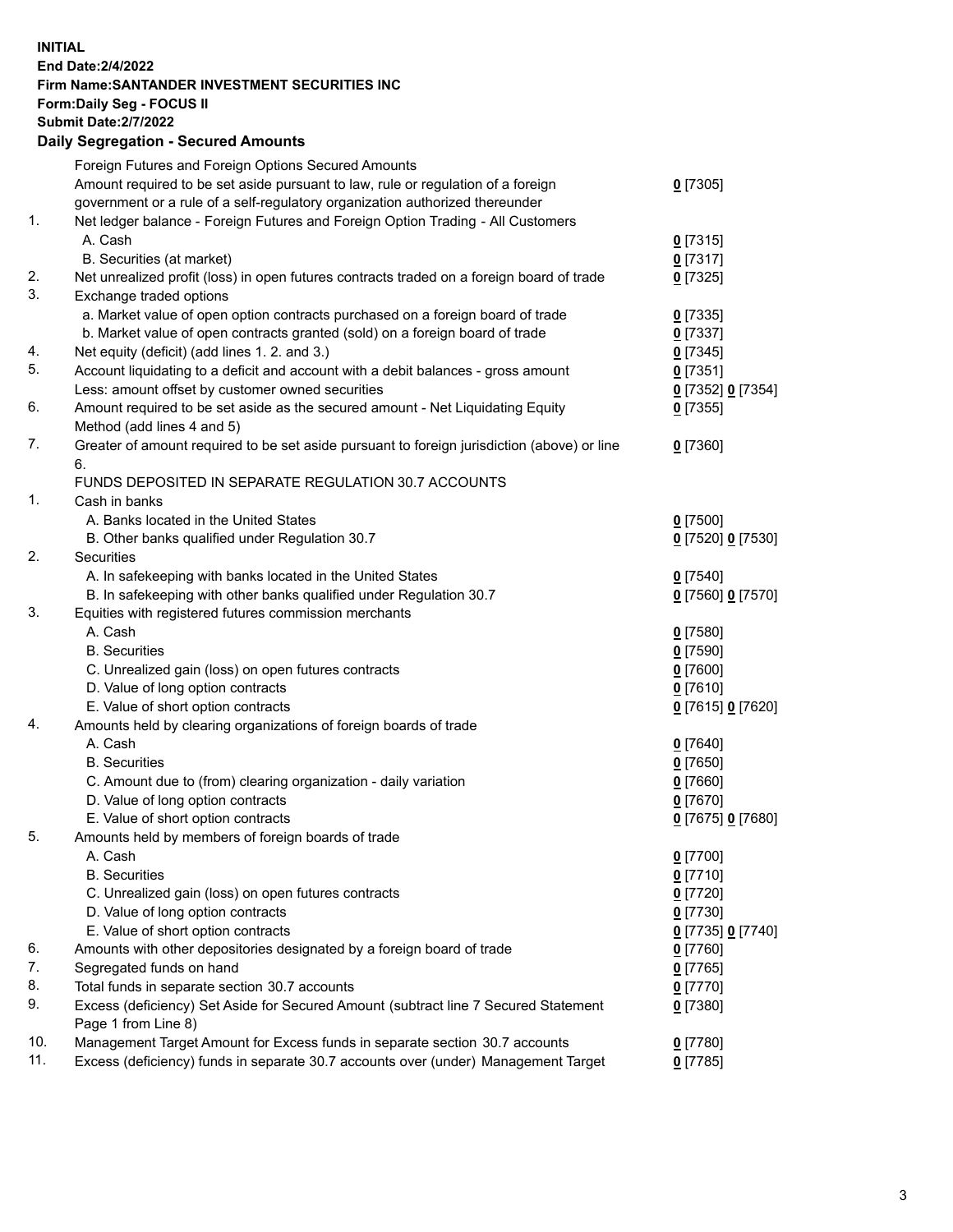| <b>INITIAL</b>                  | End Date: 2/4/2022<br><b>Firm Name: SANTANDER INVESTMENT SECURITIES INC</b><br>Form: Daily Seg - FOCUS II<br><b>Submit Date: 2/7/2022</b><br>Daily Segregation - Segregation Statement                                                                                                                                     |                                                                                                  |
|---------------------------------|----------------------------------------------------------------------------------------------------------------------------------------------------------------------------------------------------------------------------------------------------------------------------------------------------------------------------|--------------------------------------------------------------------------------------------------|
| 1.                              | SEGREGATION REQUIREMENTS(Section 4d(2) of the CEAct)<br>Net ledger balance                                                                                                                                                                                                                                                 |                                                                                                  |
|                                 | A. Cash<br>B. Securities (at market)                                                                                                                                                                                                                                                                                       | 2,293,648,654 [7010]<br>$0$ [7020]                                                               |
| 2.<br>3.                        | Net unrealized profit (loss) in open futures contracts traded on a contract market<br>Exchange traded options                                                                                                                                                                                                              | 47,040,739 [7030]                                                                                |
|                                 | A. Add market value of open option contracts purchased on a contract market                                                                                                                                                                                                                                                | 101,659,076 [7032]                                                                               |
| 4.                              | B. Deduct market value of open option contracts granted (sold) on a contract market<br>Net equity (deficit) (add lines 1, 2 and 3)                                                                                                                                                                                         | <u>-46,077,350</u> [7033]<br>2,396,271,119 [7040]                                                |
| 5.                              | Accounts liquidating to a deficit and accounts with<br>debit balances - gross amount                                                                                                                                                                                                                                       | $0$ [7045]                                                                                       |
| 6.                              | Less: amount offset by customer securities<br>Amount required to be segregated (add lines 4 and 5)                                                                                                                                                                                                                         | 0 [7047] 0 [7050]<br>2,396,271,119 [7060]                                                        |
| 7.                              | FUNDS IN SEGREGATED ACCOUNTS<br>Deposited in segregated funds bank accounts                                                                                                                                                                                                                                                |                                                                                                  |
|                                 | A. Cash<br>B. Securities representing investments of customers' funds (at market)<br>C. Securities held for particular customers or option customers in lieu of cash (at<br>market)                                                                                                                                        | 289,529,966 [7070]<br>$0$ [7080]<br>$0$ [7090]                                                   |
| 8.                              | Margins on deposit with derivatives clearing organizations of contract markets<br>A. Cash                                                                                                                                                                                                                                  | 2,091,162,491 [7100]                                                                             |
|                                 | B. Securities representing investments of customers' funds (at market)<br>C. Securities held for particular customers or option customers in lieu of cash (at<br>market)                                                                                                                                                   | $0$ [7110]<br>$0$ [7120]                                                                         |
| 9.<br>10.                       | Net settlement from (to) derivatives clearing organizations of contract markets<br>Exchange traded options                                                                                                                                                                                                                 | 32,074,541 [7130]                                                                                |
| 11.                             | A. Value of open long option contracts<br>B. Value of open short option contracts<br>Net equities with other FCMs                                                                                                                                                                                                          | 101,659,076 [7132]<br>46,077,350 [7133]                                                          |
|                                 | A. Net liquidating equity<br>B. Securities representing investments of customers' funds (at market)<br>C. Securities held for particular customers or option customers in lieu of cash (at<br>market)                                                                                                                      | $0$ [7140]<br>$0$ [7160]<br>$0$ [7170]                                                           |
| 12.<br>13.<br>14.<br>15.<br>16. | Segregated funds on hand<br>Total amount in segregation (add lines 7 through 12)<br>Excess (deficiency) funds in segregation (subtract line 6 from line 13)<br>Management Target Amount for Excess funds in segregation<br>Excess (deficiency) funds in segregation over (under) Management Target Amount<br><b>Excess</b> | $0$ [7150]<br>2,468,348,724 [7180]<br>72,077,605 [7190]<br>70,000,000 [7194]<br>2,077,605 [7198] |